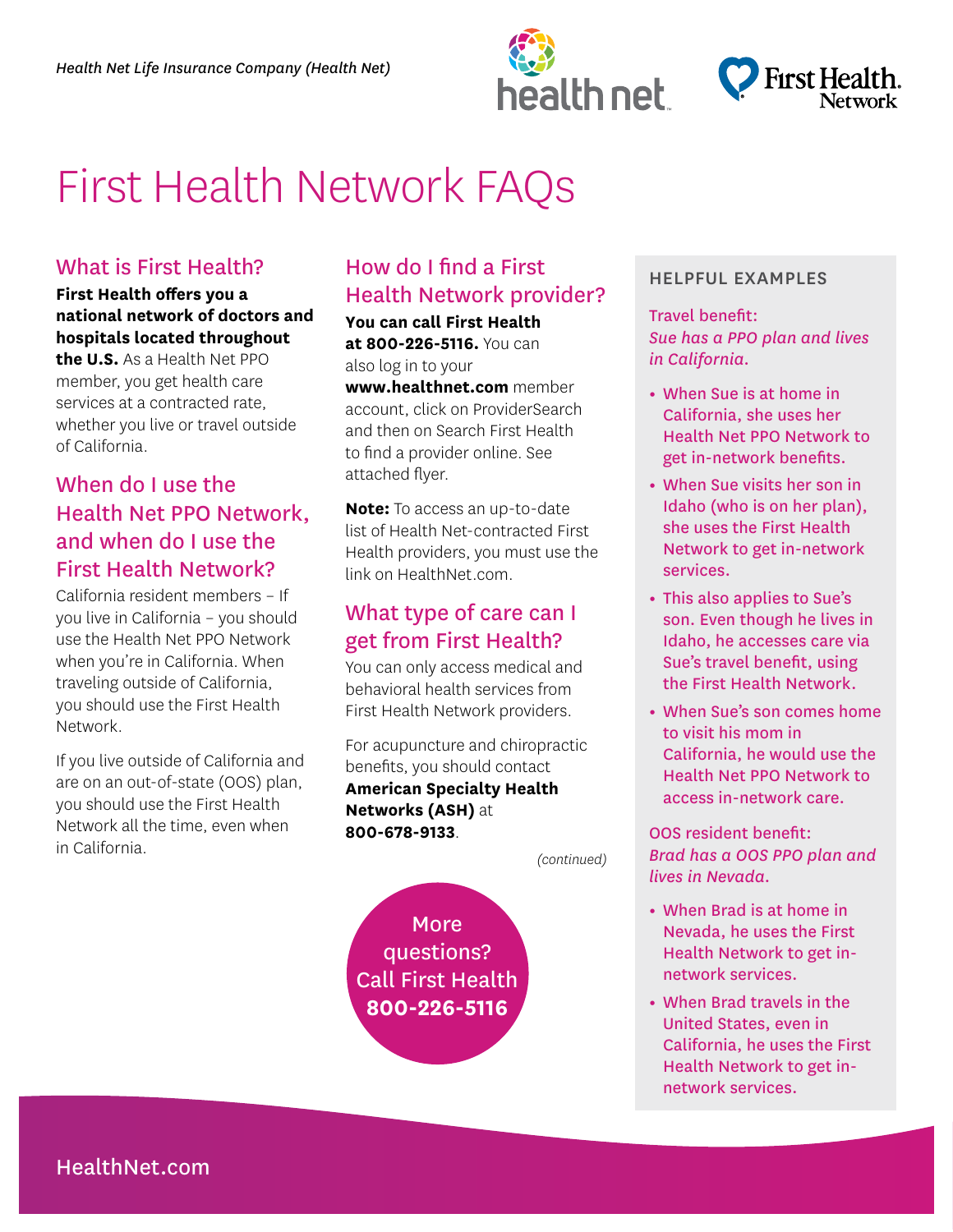## How do I check if a provider is in-network?

**You should ask the provider's office if they contract with First Health.** The First Health logo is on your ID card.

# What should I do if a provider says they are out-of-network but they show as in-network on the website?

**You can call First Health at** 

**800-226-5116.** The customer service agent should be able to check contract status or help you find another provider that is contracted and meets your care needs.

# What happens if I receive care from a provider that is not contracted with First Health?

**You may have to pay higher out-of-pocket costs at the** 

**time of service** and will then need to submit a claim form to be reimbursed at the out-of-network benefit level. This is subject to any applicable copayment, coinsurance and deductible.

# What can I do in case of an emergency?

You should **go to the nearest emergency room**, even if it is not a contracted First Health provider.

# How do I get services approved?

Authorizations should be requested on your behalf by the facility/ physician that would perform the services.

You can ask for authorizations from the contacts below:

Radiation therapy and sleep studies: eviCore **888-693-3211** 

Advanced imaging: National Imaging Associates (NIA)

#### **800-424-4802**

For all other authorizations: Health Net Life Insurance Company

#### **800-522-0088**

**Note:** This list is not allinclusive of services that require authorization.

# How do I find a network pharmacy?

You can visit **www.healthnet. [com/mypharmacy](htttp://www.healthnet.com/mypharmacy)** and click on *Find a pharmacy* at the bottom of the page to locate an in-network pharmacy near your home or work. Larger retailers include: Costco, CVS, Rite-Aid, and Walgreens.

# How can I get a cost estimate for services before I get services?

You can **contact the provider for a cost estimate**. You can also call Health Net and get help with questions regarding coverage and benefit levels.

# How can I ask that a provider be added to the First Health Network?

**You can complete the [Provider](file:///C:/Users/cn113257/Downloads/fh_physician_nomination_form.pdf)  [Nomination Form](file:///C:/Users/cn113257/Downloads/fh_physician_nomination_form.pdf)** to ask that a provider be added to the First Health Network. Instructions for submission are listed on the form.

# Does the Health Net PPO service area include U.S. territories?

**The Health Net PPO service area is the continental United States.**  This does not include U.S. territories or Hawaii. However, if you are a California resident and travel to Hawaii, you can access a First Health provider at in-network

# Does Health Net contract with all providers in the First Health Network?

**No, we do not.** Specifically, certain toxicology labs and Mayo Clinic providers are excluded from our First Health agreement.

These providers are excluded:

- SMA Medical Lab
- Millennium Health
- Precision Toxicology
- Confirmatrix Lab
- Vitae Diagnostics
- John Granger
- Mayo

benefits.



Health Net Life Insurance Company is a subsidiary of Health Net, LLC. Health Net is a registered service mark of Health Net, LLC. All rights reserved.